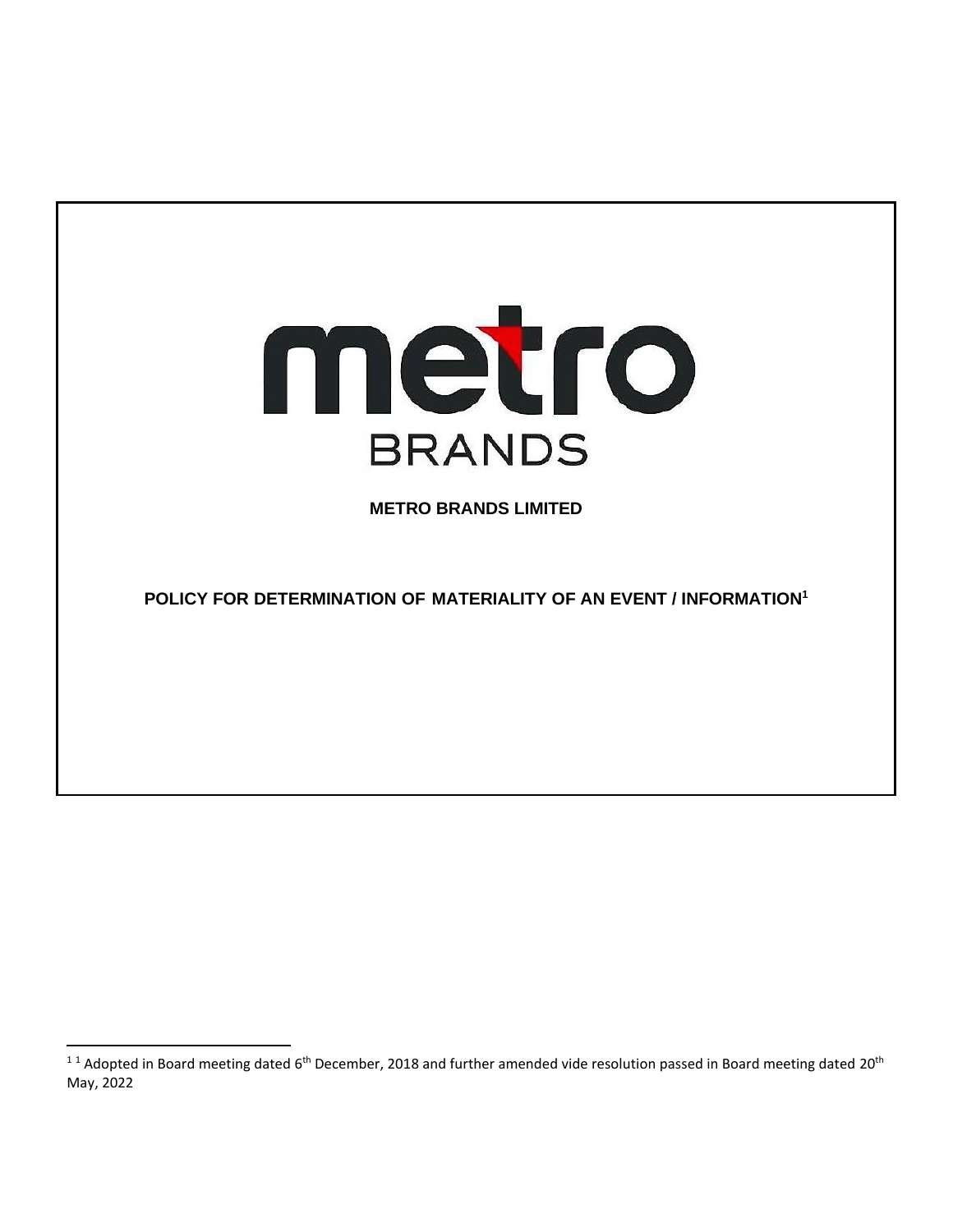#### **Preamble**

In terms of Regulation 30 of the Securities and Exchange Board of India (Listing Obligations and Disclosure Requirements) Regulations, 2015 ('Listing Regulations') read with SEBI Circular No. CIR/CFD/CMD/4/2015 dated September 9, 2015, all listed companies are required to frame a Policy for Determination of Materiality of an Event/Information for disclosure thereof under the said Regulation.

#### **Objective**

The Board of Directors of Metro Brands Limited ('the Company') at its Meeting held on 6<sup>th</sup> December, 2018 has adopted this Policy for Determination of Materiality of an Event/Information with the intention to define the Company's responsibilities towards determination of materiality of any event or information which shall have an effect on the market price of the equity shares of the Company listed on Stock Exchanges and to ensure timely and adequate disclosure of material events and price sensitive information to the Stock Exchanges and on the website of the Company.

#### **Applicability**

"Board of Directors" or "Board" means the collective body of the Directors of the Company;

"Committee" means a Committee of the Board;

"Material event/information" means any decision made by the majority shareholders, decisions made at a general meeting or by the Board or a committee or senior management, or any other acts related to the Company's business and operations that could significantly influence:

- the market price of securities issued by the Company; and/or
- an investor's decision to buy, sell or maintain such securities.

"Meeting" means a meeting, duly convened and constituted, of the Board or any committee thereof or of the Members of the Company.

"Senior Management" means personnel of the Company who are members of its core management team excluding the Board of Directors and including the Functional Heads.

# **Authority**

The Managing Director, the Chief Executive Officer (CEO), the Chief Financial Officer (CFO) and the Company Secretary (CS) of the Company shall, together or severally, in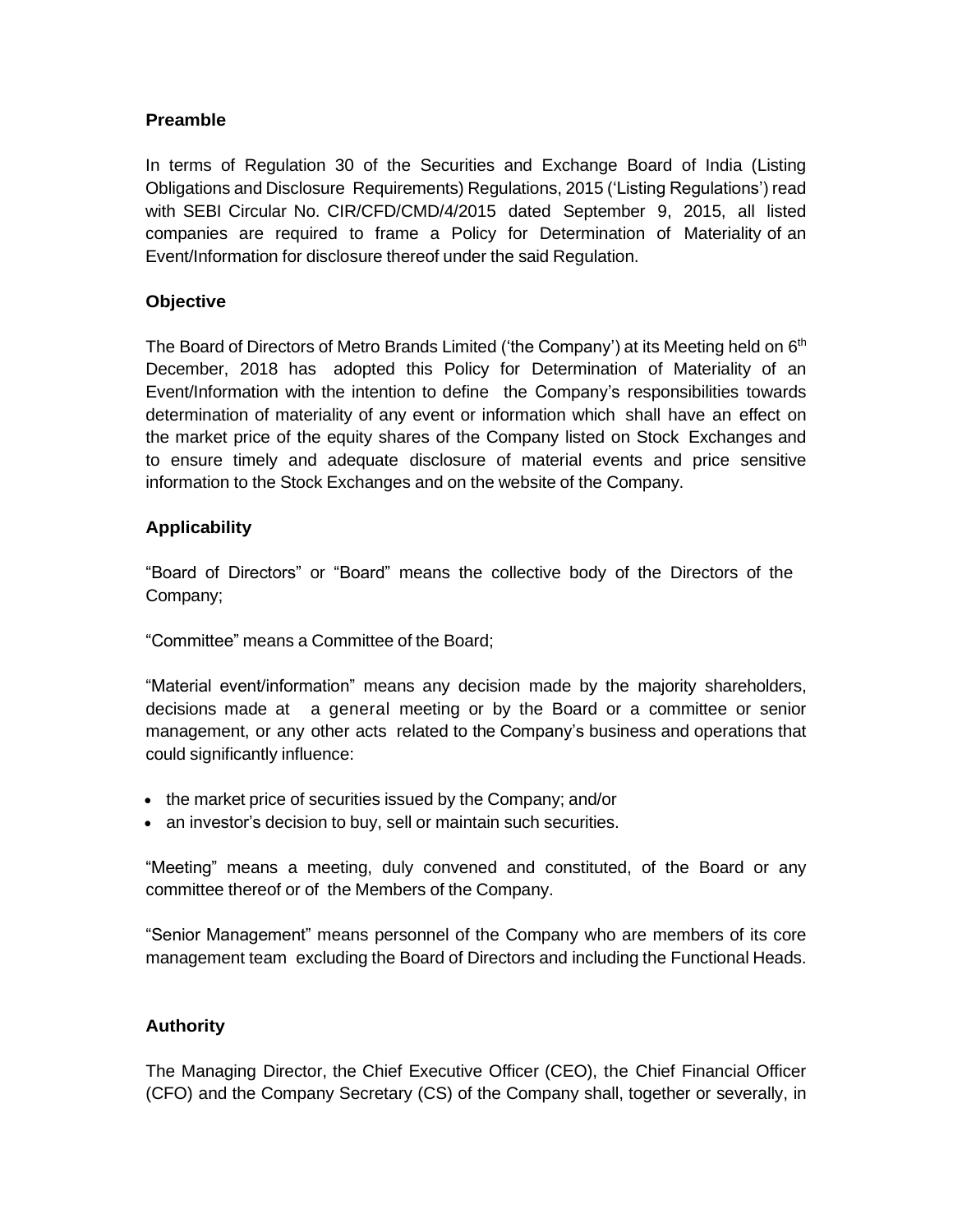consultation with the Senior Management, determine the materiality of an event or information and shall make necessary disclosures to the Stock Exchanges.

#### **Contact details:**

| Sr.<br><b>No</b> | <b>Name</b>               | <b>Designation</b>                              | <b>Contact details</b>                                                    |
|------------------|---------------------------|-------------------------------------------------|---------------------------------------------------------------------------|
| 1.               | Ms. Farah<br>Malik Bhanji | Managing<br><b>Director</b>                     | communications@metrobrands.com<br>Contact No: +91 22 2654 7700            |
| $\mathcal{P}$    | Mr. Nissan<br>Joseph      | Chief<br>Executive<br>Officer (CEO)             | communications@metrobrands.com<br>Contact No: +91 22 2654 7700            |
| 3                | Mr. Kaushal<br>Parekh     | <b>Chief Financial</b><br>Officer (CFO)         | kaushal.parekh@metrobrands.co<br><u>m</u><br>Contact No: +91 22 2654 7700 |
| $\mathbf{4}$     | Ms. Deepa<br>Sood         | Company<br>Secretary &<br>Compliance<br>Officer | deepa.sood@metrobrands.com<br>Contact No: +91 22 2654 7700                |

Further, the CEO and CFO shall have the authority to amend the contents of the policy, whenever necessary, to bring them in line with any change(s) / amendment(s) in the provisions of the regulatory framework.

# **Deemed material events or information**

Events or information specified in *Annexure-1* will be deemed to be material events/information and will be disclosed irrespective of application of the materiality criteria.

# **Determination of materiality of event/information**

- 1. Materiality will be determined on a case-to-case basis depending on specific facts and circumstances relating to the event/information. In order to ascertain whether a particular event/information is material in nature, materiality criteria as under will be applied:
	- a) the omission of an event or information which is likely to:
		- result in a discontinuity or alteration of an event already available publicly; or
		- result in significant market reaction if the said omission came to light at a later date;
	- b) Any event or information having a significant risk to the reputation of the Company;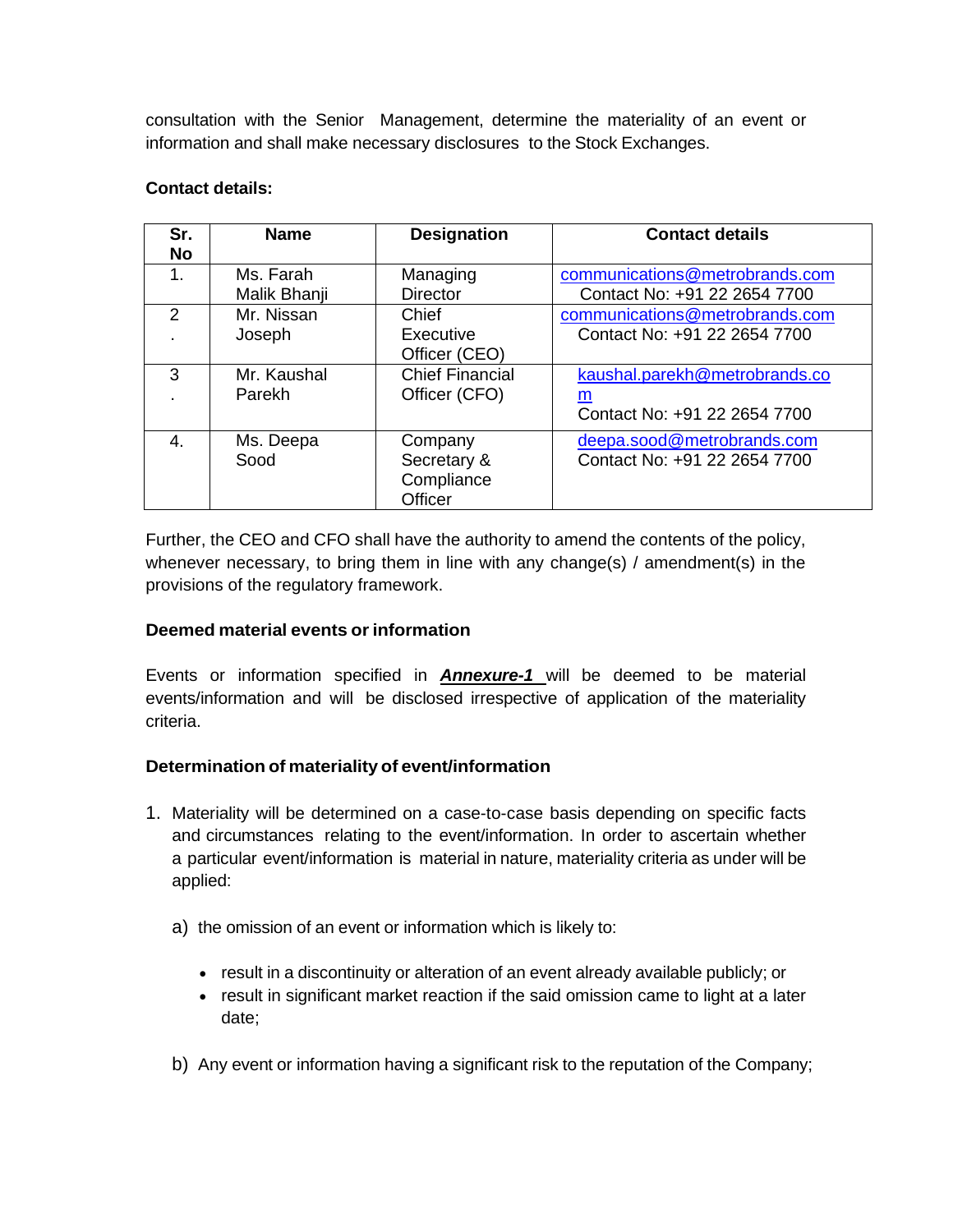- c) any event or information that may be considered material in the opinion of the Board of Directors of the Company .
- 2. The events or information which shall be disclosed based on application of materiality criteria are given in *Annexure-2*.
- 3. In determining materiality, a number of factors such as the nature of the information, prevailing market conditions, general business practices, industry scenario, business outlook etc. shall be taken into consideration.
- 4. The Company will disclose Material Information concerning the business and affairs of the Company to the public immediately, except were permitted by law and when otherwise required for the purpose of maintaining the confidentiality of the information.
- 5. The extent of the disclosures will depend upon the stage of discussions, studies or negotiations.

# **Any other information / event which is to be disclosed by the Company:**

The Company shall disclose major developments that are likely to affect business, e.g., emergence of new technologies, expiry of patents, any change of accounting policy that may have a significant impact on the accounts, etc. and brief details thereof and any other information which is exclusively known to the Company which may be necessary to enable the holders of securities of the Company to appraise its position and to avoid the establishment of a false market in such securities.

#### **Guidelines on occurrence of an event / information:**

The occurrence of material event/information would be either by the Company's own accord or not in the hands of the Company. It can be categorized as under:

- a. depends upon the stage of discussion, negotiation or approval; and
- b. in case of natural calamities, disruptions etc., it would depend upon the timing when the Company became aware of the event/information.

In respect of the events under (a), the events/information can be said to have occurred upon receipt of the approval of the Board of Directors, e.g., further issue of capital by rights issuance and in certain events/information, after receipt of the approval of both i.e., Board of Directors and the shareholders.

However, considering the price sensitivity involved, for certain events, e.g., decision on declaration of dividends etc., disclosure shall be made on receipt of the approval of the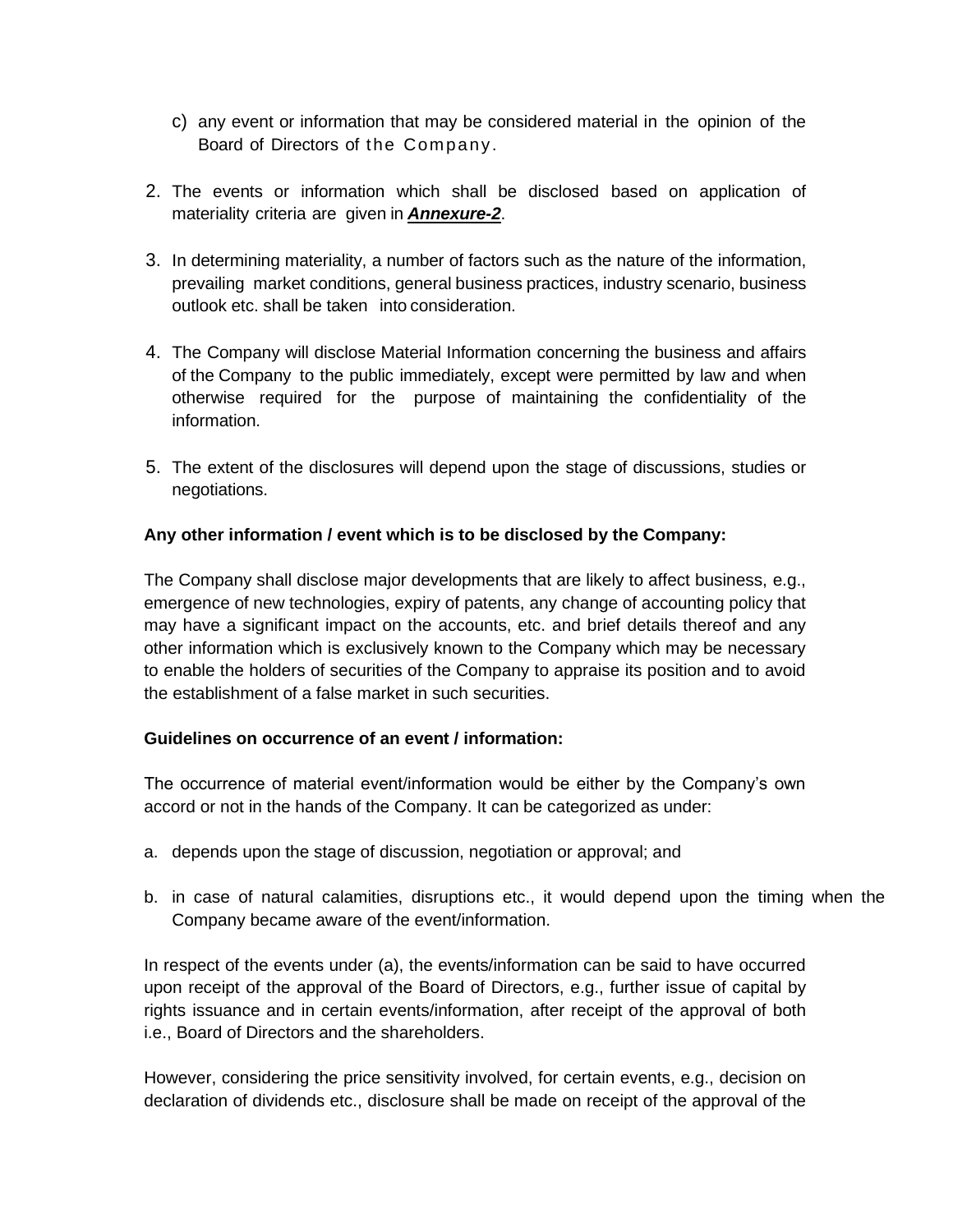event by the Board of Directors, pending shareholder's approval.

In respect of the events under (b), the events/information can be said to have occurred when the Company becomes aware of the events/information or as soon as the Company officer has or ought to have reasonably come into possession of the information in the course of the performance of his duties. The term 'officer' shall have the same meaning as defined under the Act and shall also include Promoter of the Company.

# **Disclosure**

The Company shall ensure timely disclosure of a material event or information to the Stock Exchanges. The Company shall disclose all such events or information as specified in Part A of Schedule III of the Listing Regulations as soon as reasonably possible and not later than twenty-four (24) hours from the occurrence of such event or information. In case the disclosure is made after twenty-four (24) hours of the occurrence of such event or information, the Company shall along with such disclosures provide explanation for such delay.

Events or information specified in Sub-Para 4 of Para A of Part A of Schedule III of the Listing Regulations i.e., point 4 of the *Annexure-1*, shall be disclosed within thirty (30) minutes from the conclusion of the Board Meeting.

The Company shall disclose on its website, all such events or information which have been disclosed to the Stock Exchanges as stated above and such disclosures shall be hosted on the website of the Company for a period of 5 (five) years and thereafter as per the Policy for Preservation of Documents & Archival Process of the Company.

# **Monitoring and evaluation of the Policy**

This Policy will be reviewed by the Board from time to time and if required, modify the same in order to comply with the statutory requirements and also to incorporate the best industry practices.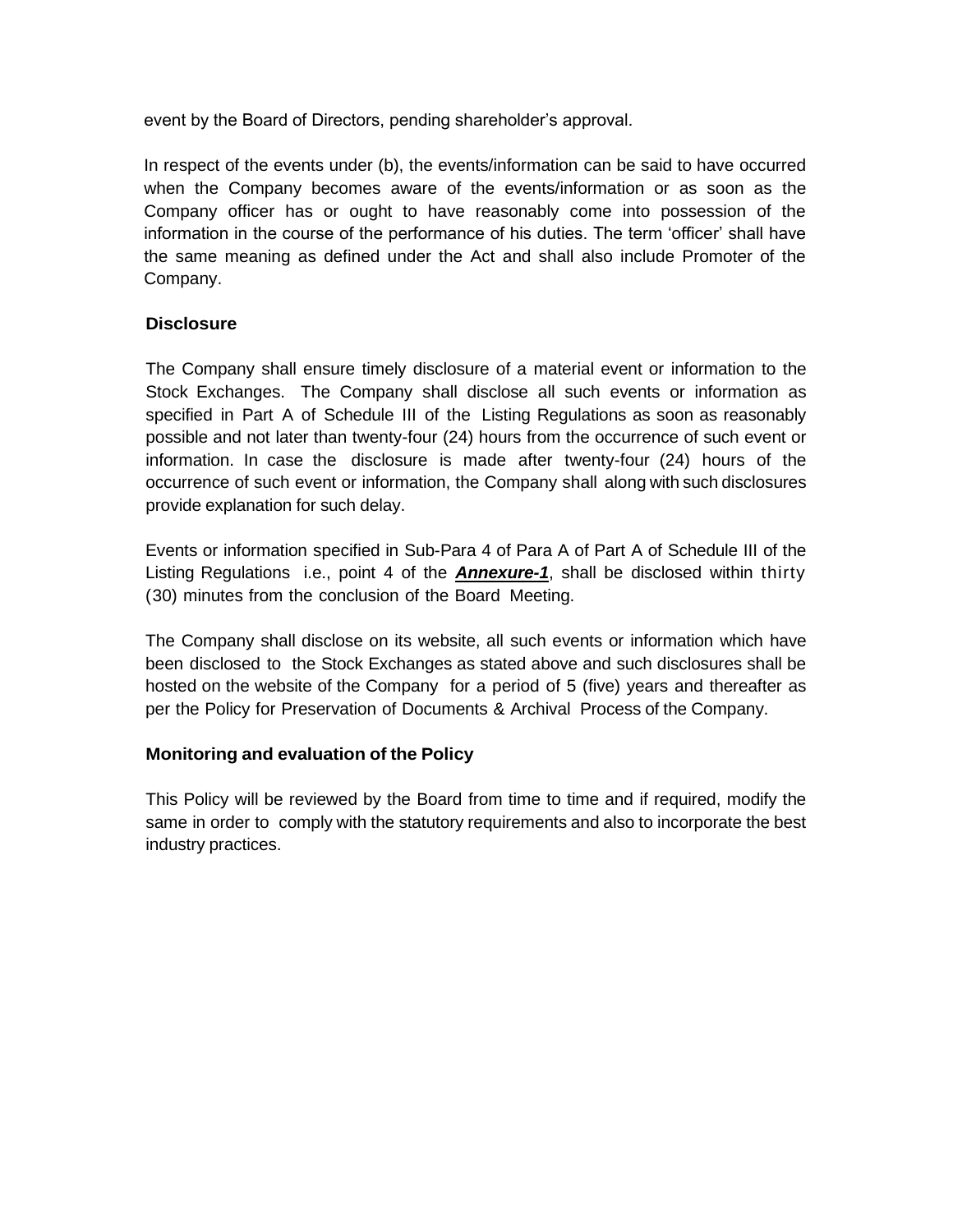**Events which shall be disclosed without any application of the guidelines for materiality as specified in Sub-Regulation (4) of Regulation (30) of the Listing Regulations and Materiality Criteria as stated in this Policy**

1. Acquisition(s) (including agreement to acquire), Scheme of Arrangement (amalgamation/merger/demerger/restructuring), or sale or disposal of any unit(s), division(s) or subsidiary of the Company or any other restructuring.

Explanation- For the purpose of this sub-para, the word 'acquisition' shall mean-

- (i) acquiring control, whether directly or indirectly; or,
- (ii) acquiring or agreeing to acquire shares or voting rights in, a company, whether directly or indirectly, such that -
	- (a) the Company holds shares or voting rights aggregating to 5% (five per cent) or more of the shares or voting rights in the said company, or;
	- (b) there has been a change in holding from the last disclosure made under sub-clause (a) of clause (ii) of the Explanation to this sub-para and such change exceeds 2% (two per cent) of the total shareholding or voting rights in the said company.
- 2. Issuance or forfeiture of securities, split or consolidation of shares, buyback of securities, any restriction on transferability of securities or alteration in terms or structure of existing securities including forfeiture, reissue of forfeited securities, alteration of calls, redemption of securities etc.;
- 3. Revision in Rating(s);
- 4. Outcome of Meetings of the Board of Directors: The Company shall disclose to the Exchange(s), within 30 minutes of the closure of the meeting, held to consider the following:
	- a) dividends and/or cash bonuses recommended or declared or the decision to pass any dividend and the date on which dividend shall be paid/dispatched;
	- b) any cancellation of dividend with reasons thereof;
	- c) the decision on buyback of securities;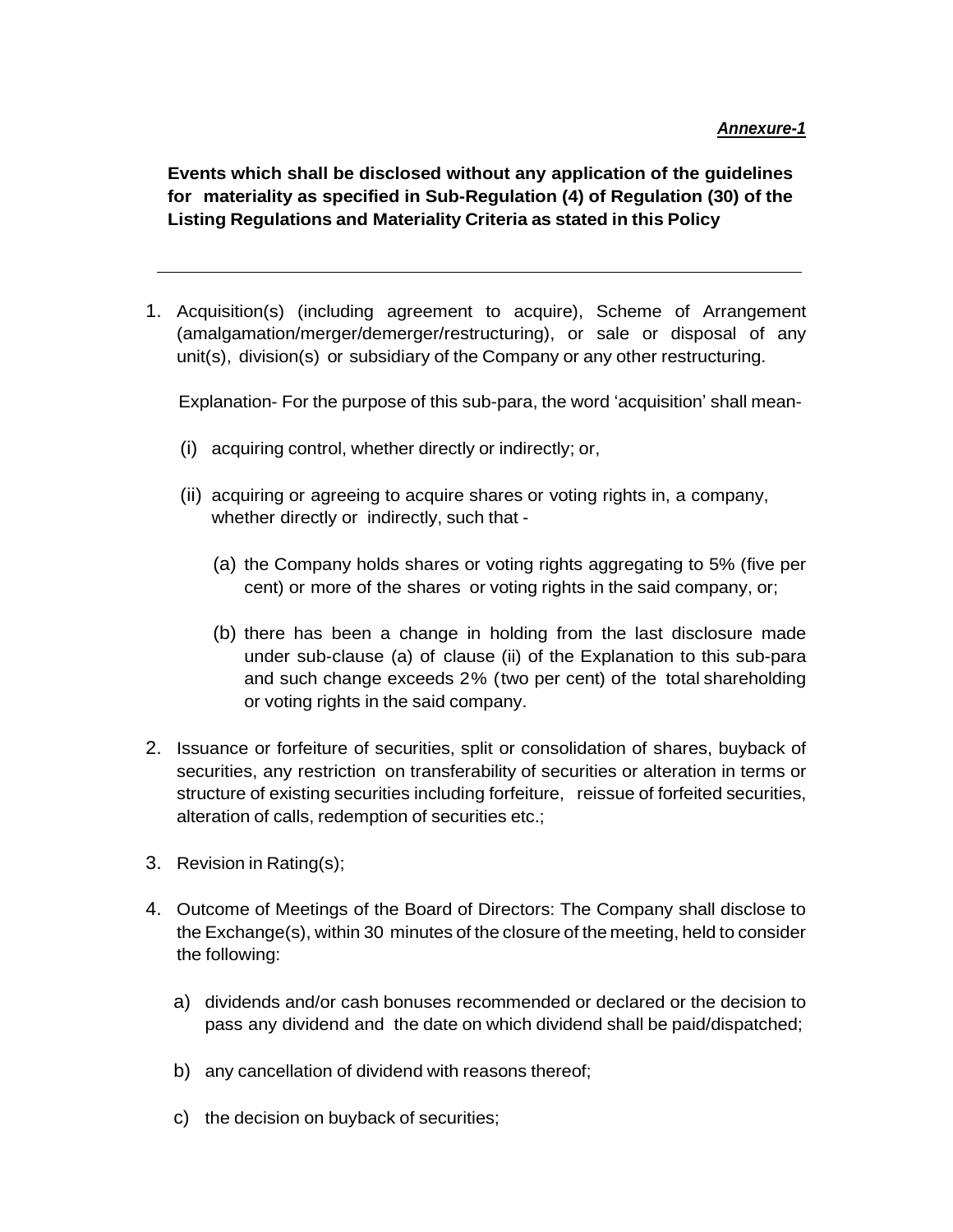- d) the decision with respect to fund raising proposed to be undertaken;
- e) increase in capital by issue of bonus shares through capitalization including the date on which such bonus shares shall be credited/dispatched;
- f) reissue of forfeited shares or securities, or the issue of shares or securities held in reserve for future issue or the creation in any form or manner of new shares or securities or any other rights, privileges or benefits to subscribe to;
- g) short particulars of any other alterations of capital, including calls;
- h) financial results;
- i) decision on voluntary delisting by the Company from stock exchange(s);

Provided that in case of Board meeting being held for more than one day, the financial results shall be disclosed within thirty minutes of end of the Board meeting for the day on which it has been considered.

- 5. Agreements (viz. shareholder agreement(s), joint venture agreement(s), family settlement agreement(s) (to the extent that it impacts management and control of the Company), agreement(s)/treaty(ies)/contract(s) with media companies) which are binding and not in normal course of business, revision(s) or amendment(s) and termination(s) thereof;
- 6. Fraud/defaults by Promoter or Key Managerial Personnel or by the Company or arrest of Key Managerial Personnel or Promoter;
- 7. Change in Directors, Key Managerial Personnel (Managing Director, Chief Executive Officer, Chief Financial Officer, Company Secretary, etc.), Auditor and Compliance Officer;

(7A) In case of resignation of the auditor of the Company, detailed reasons for resignation of auditor, as given by the said auditor, shall be disclosed by the Company to the stock exchanges as soon as possible but not later than twentyfour hours of receipt of such reasons from the auditor.

(7B) Resignation of independent director including reasons for resignation: In case of resignation of an independent director of the Company, within seven days from the date of resignation, the following disclosures shall be made to the stock exchanges by the Company:

- i. The letter of resignation along with detailed reasons for the resignation of independent directors as given by the said director shall be disclosed by the Company to the stock exchanges.
- ia Names of Companies in which the resigning director holds directorships, indicating the category of directorship and membership of board committees, if any.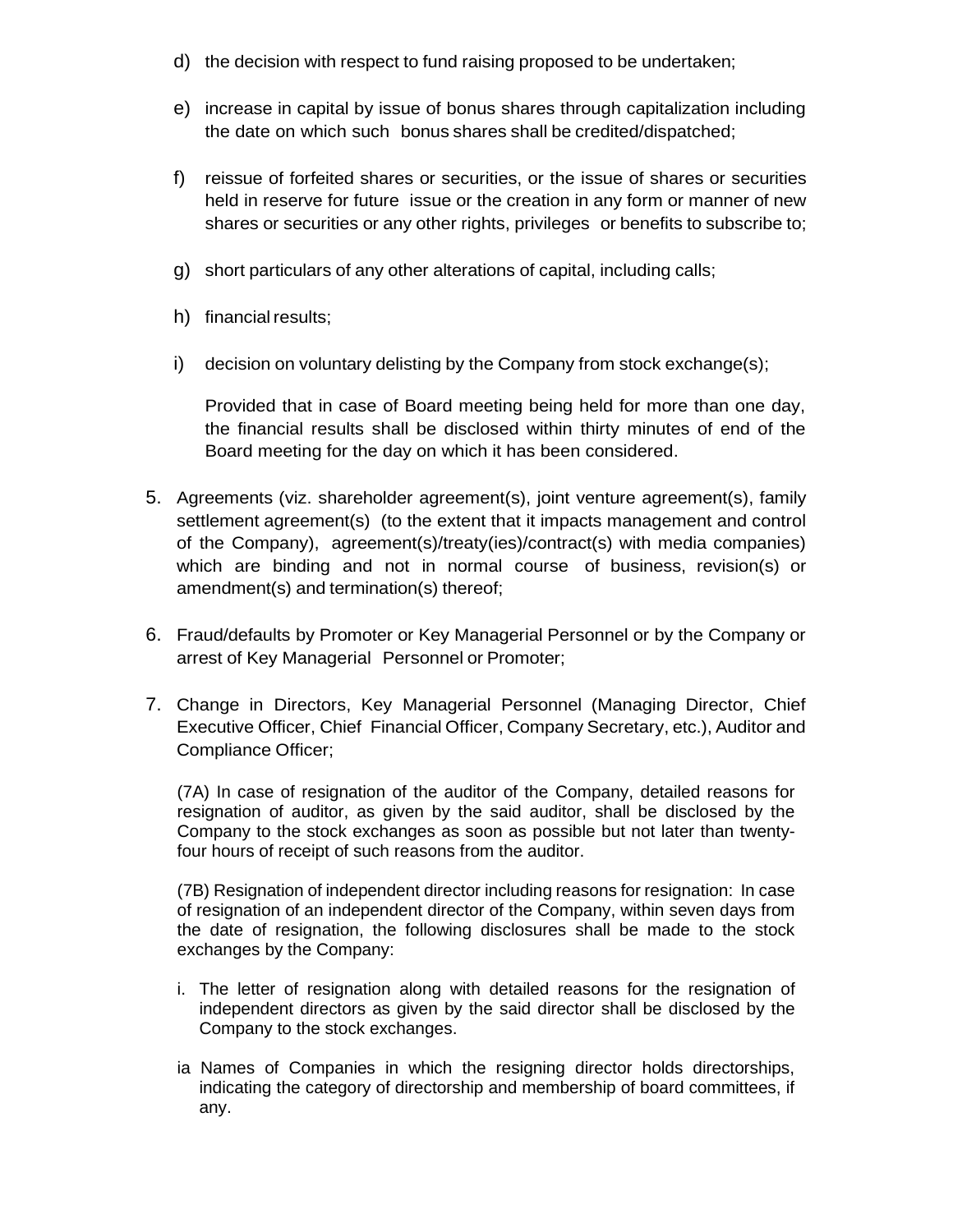- ii. The independent director shall, along with the detailed reasons, also provide a confirmation that there are no other material reasons other than those provided.
- iii. The confirmation as provided by the independent director above shall also be disclosed by the Company to the stock exchanges along with the detailed reasons as specified in sub-clause (i) and (ii) above.
- 8. Appointment or discontinuation of share transfer agent;
- 9. Corporate debt restructuring;
- 10. One time settlement with a bank;
- 11. Reference to BIFR and winding-up petition filed by any party/creditors;
- 12. Issuance of Notices, call letters, resolutions and circulars sent to shareholders, debenture holders or creditors or any class of them or advertised in the media by the Company;
- 13. Proceedings of Annual and Extraordinary General Meetings of the Company;
- 14. Amendments to memorandum and articles of association of Company, in brief;
- 15. (a) Schedule of analysts or institutional investors meet, and presentations made by the Company to analysts or institutional investors;

Explanation: For the purpose of this clause 'meet' shall mean group meetings or group conference calls conducted physically or through digital means.

(b) Audio or video recordings and transcripts of post earnings/quarterly calls, by whatever name called, conducted physically or through digital means, simultaneously with submission to the recognized stock exchange(s), in the following manner:

(i) the presentation and the audio/video recordings shall be promptly made available on the website and in any case, before the next trading day or within 24 (twentyfour) hours from the conclusion of such calls, whichever is earlier.

(ii) effective April 1, 2022, the transcripts of such calls shall be made available on the website within 5 (five) working days of the conclusion of such calls.

- 16. The following events in relation to the corporate insolvency resolution process (CIRP) of a listed corporate debtor under the Insolvency Code:
	- a. Filing of application by the corporate applicant for initiation of CIRP, also specifying the amount of default.
	- b. Filing of application by financial creditors for initiation of CIRP against the corporate debtor, also specifying the amount of default.
	- c. Admission of application by the Tribunal, along with amount of default or rejection or withdrawal, as applicable.
	- d. Public announcement made pursuant to order passed by the Tribunal under section 13 of Insolvency Code.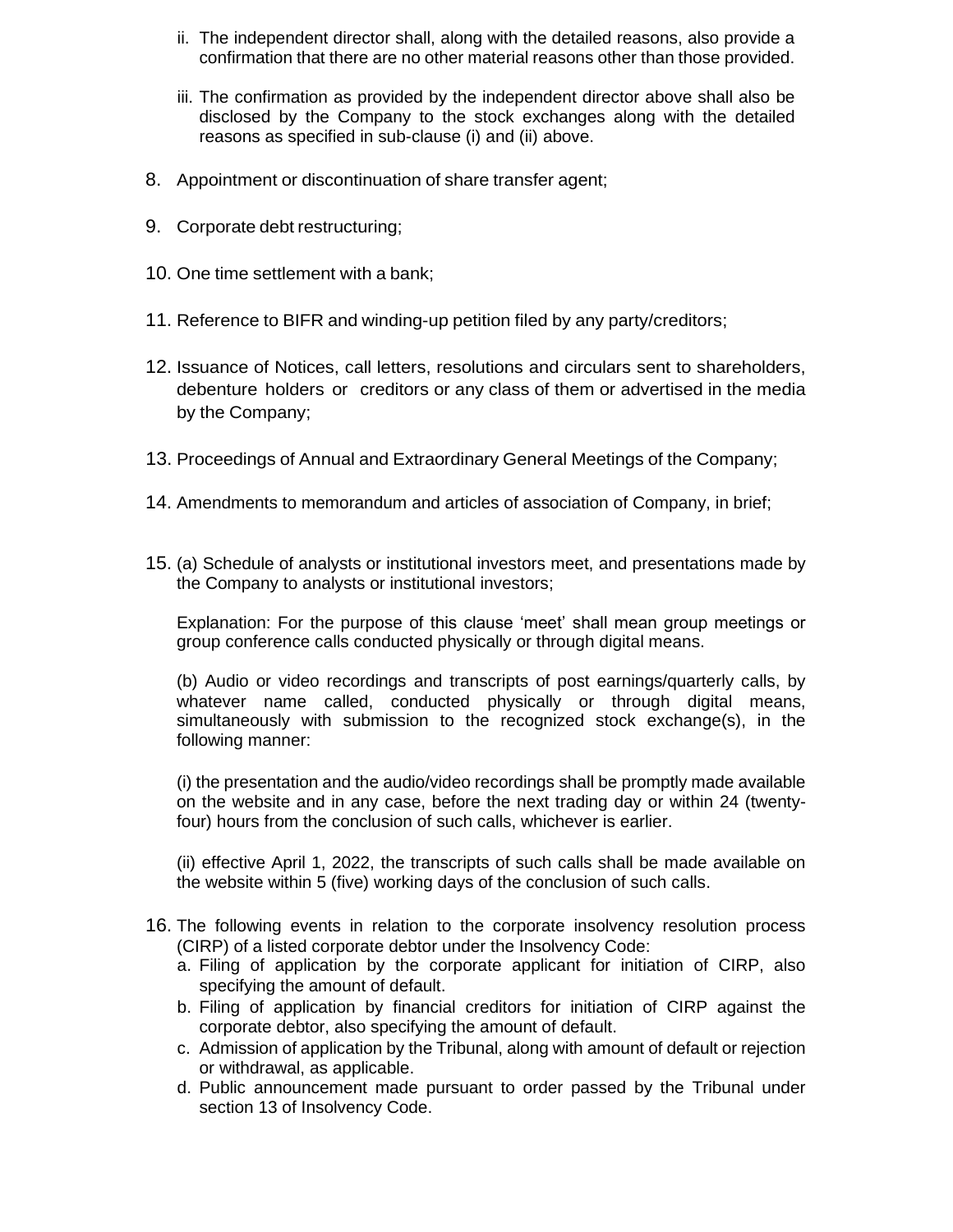- e. List of creditors as required to be displayed by the corporate debtor under regulation 13(2)(c) of the IBBI (Insolvency Resolution Process for Corporate Persons) Regulations, 2016.
- f. Appointment/ Replacement of the Resolution Professional.
- g. Prior or post-facto intimation of the meetings of Committee of Creditors.
- h. Brief particulars of invitation of resolution plans under section 25(2)(h) of Insolvency Code in the Form specified under regulation 36A (5) of the IBBI (Insolvency Resolution Process for Corporate Persons) Regulations, 2016.
- i. Number of resolution plans received by Resolution Professional.
- j. Filing of resolution plan with the Tribunal.
- k. Approval of resolution plan by the Tribunal or rejection, if applicable.
- l. Specific features and details of the resolution plan as approved by the Adjudicating Authority under the Insolvency Code, not involving commercial secrets, including details such as:
	- i. Pre and Post net-worth of the Company.
	- ii. Details of assets of the Company post CIRP.
	- iii. Details of securities continuing to be imposed on the companies' assets.
	- iv. Other material liabilities imposed on the Company.
	- v. Detailed pre and post shareholding pattern assuming 100% conversion of convertible securities.
	- vi. Details of funds infused in the company; creditors paid-off.
	- vii. Additional liability on the incoming investors due to the transaction, source of such funding etc.
	- viii. Impact on the investor revised P/E, RONW ratios etc.;
	- ix. Names of the new promoters, key managerial persons(s), if any and their past experience in the business or employment. In case where promoters are companies, history of such company and names of natural persons in control;
	- x. Brief description of business strategy.
- m. Any other material information not involving commercial secrets.
- n. Proposed steps to be taken by the incoming investor/acquirer for achieving the Minimum Public Shareholding (MPS).
- o. Quarterly disclosure of the status of achieving the MPS.
- p. The details as to the delisting plans, if any approved in the resolution plan.
- 17. Initiation of Forensic audit: In case of initiation of forensic audit, (by whatever name called), the following disclosures shall be made to the stock exchanges by Company:
	- a. The fact of initiation of forensic audit along-with name of entity initiating the audit and reasons for the same, if available.
	- b. Final forensic audit report (other than for forensic audit initiated by regulatory / enforcement agencies) on receipt by the Company along with comments of the management, if any.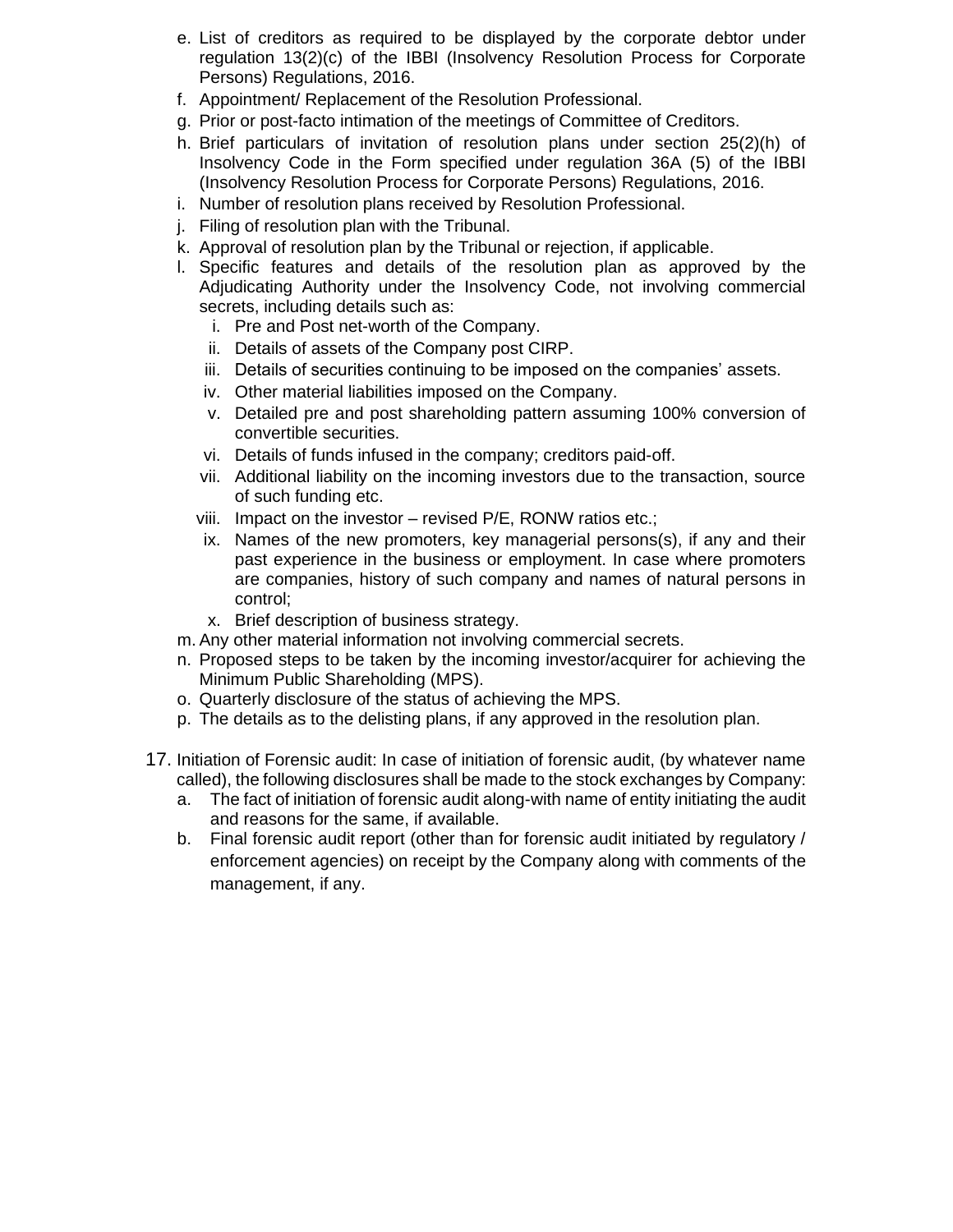#### *Annexure – 2*

**The events/information and corresponding materiality criteria pursuant to Para B of Part A of Schedule III of the Listing Regulations and this Policy**

| SI. | <b>Event/Information</b>                                                                                                                                                                                                                                                                                             | <b>Threshold</b>                                                                                                                          |
|-----|----------------------------------------------------------------------------------------------------------------------------------------------------------------------------------------------------------------------------------------------------------------------------------------------------------------------|-------------------------------------------------------------------------------------------------------------------------------------------|
| 1.  | Commencement or any<br>postponement in the date of<br>commencement of business<br>operations of any showroom /<br>warehouse.                                                                                                                                                                                         | exceeding<br>5%<br>of<br>Impact<br>Turnover of the Company for<br>one full year of operation.                                             |
| 2.  | Change in the general character or nature of<br>business brought about by arrangements<br>for strategic, technical, manufacturing, or<br>marketing tie-up, adoption of new lines of<br>business or closure of operations of any<br>unit / division / showroom / warehouse<br>(entirety or piecemeal) of the Company. | exceeding<br>5%<br>Impact<br><b>of</b><br>Turnover of the Company.                                                                        |
| 3.  | Capacity addition.                                                                                                                                                                                                                                                                                                   | Capacity addition in excess of<br>25% of existing capacity in<br>respect of packing<br>and<br>labeling of<br>footwear and<br>accessories. |
| 4.  | Product launch.                                                                                                                                                                                                                                                                                                      | Impact exceeding 5% of<br>Turnover of the<br>the<br>Company.                                                                              |
| 5.  | Awarding, bagging/receiving, amendment<br>or termination of awarded/bagged<br>orders/contracts not in the normal course<br>of business.                                                                                                                                                                              | Consideration exceeding Rs.<br>100 million in any financial<br>year.                                                                      |
| 6.  | Agreements (viz. loan agreement(s) (as a<br>borrower) or any other agreement(s)<br>which are binding and not in normal course<br>of business) and revision(s) or<br>amendment(s) or termination(s) thereof.                                                                                                          | <b>Borrowings</b><br>for a<br>minimum<br>period of 5 years for an amount<br>exceeding Rs. 500 million.                                    |